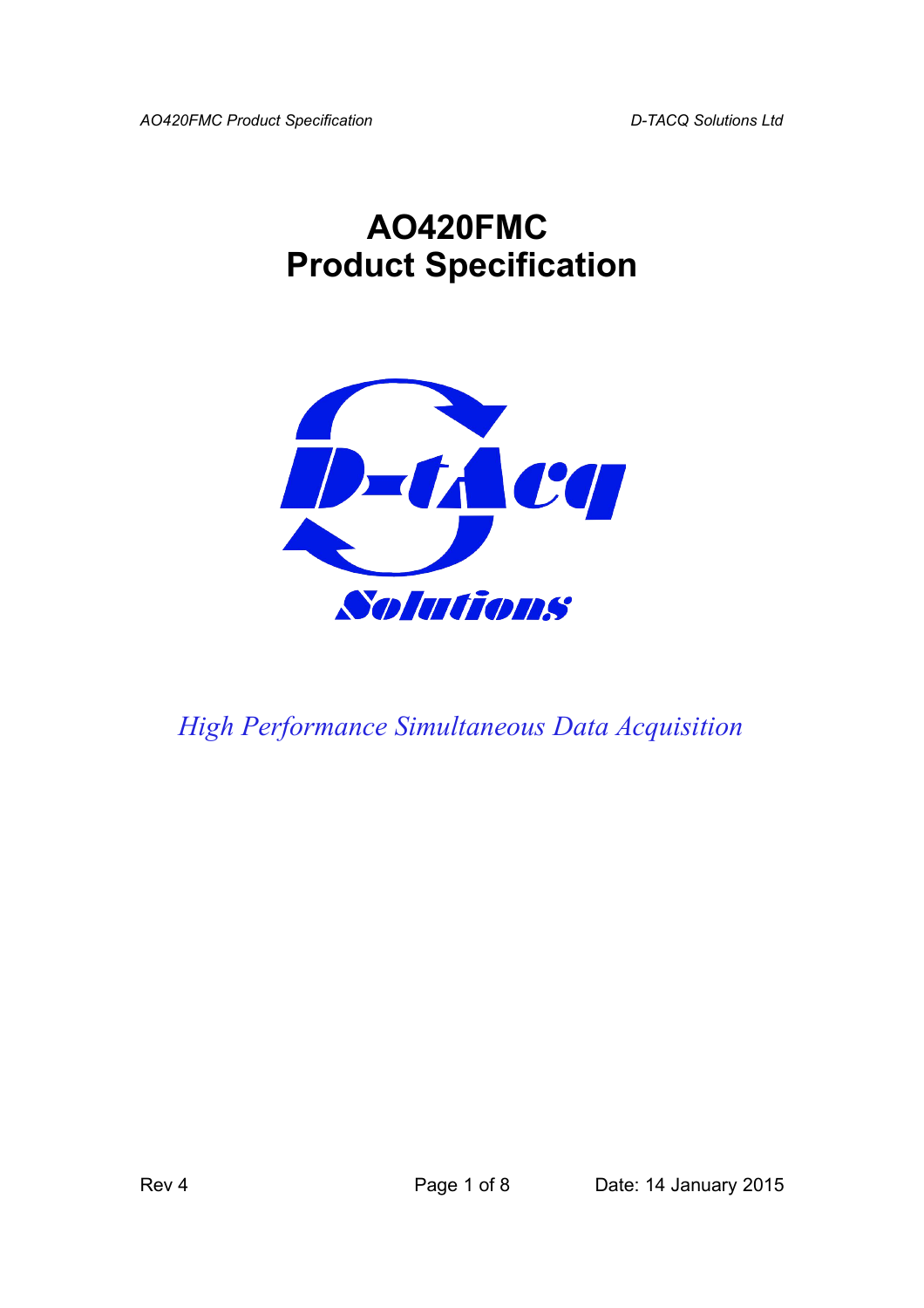### **Table of Contents**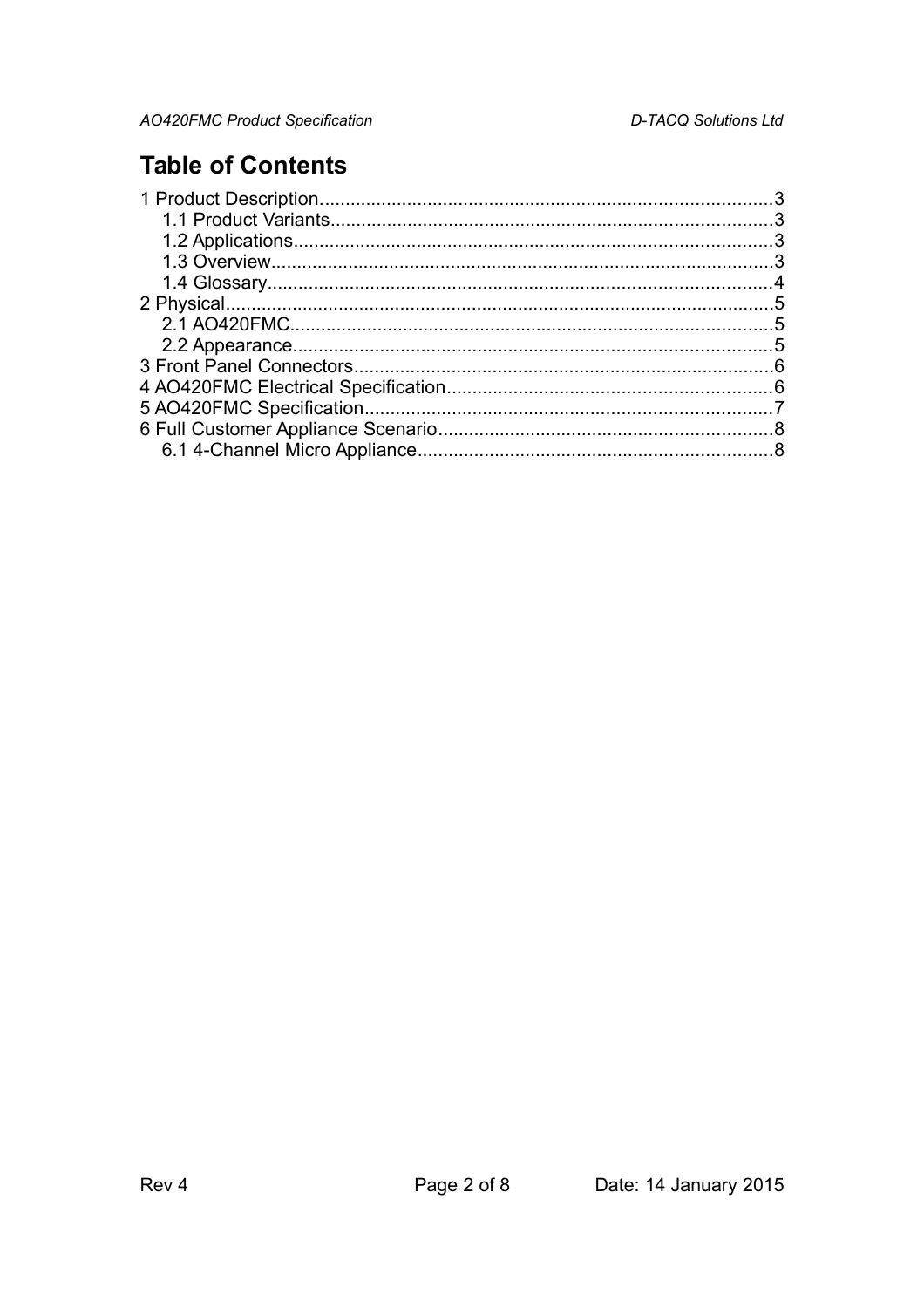# <span id="page-2-3"></span>1 Product Description.

- 1. *AO420FMC* is a standard D-TACQ product, 4 channels simultaneous AO with regular buffered output on SMA or LEMO 00 connector.
- 2. Standard configuration: 4 channels, 16 bit resolution, 1MSPS/channel
- 3. Complies with *VITA57 FMC* standard, *LPC* version.
- 4. +/-10V per channel 20mA drive.
- 5. Standard reconstruction filter at 50kHz. Also available in a Low-Latency Control configuration at 250kHz. Please contact D-TACQ for custom options.
- 6. DC and AWG modes.
- 7. 18- and 20- bit variants available as special build.
- 8. Compliant with D-TACQ *ELF* sites.

#### *1.1 Product Variants*

- <span id="page-2-2"></span>• *AO420FMC-4-16* : 4 channels, 16 bit resolution, 1000kSPS/channel.
- *AO420FMC-4-18* § : 4 channels, 18 bit resolution, 1000kSPS/channel.
- $A0420FMC-4-20$  § : 4 channels, 20 bit resolution, 1000kSPS/channel.
- § Special Build : MOQ and/or longer lead time may apply.

#### <span id="page-2-1"></span>*1.2 Applications*

• Instrumentation applications, control and monitoring.

#### <span id="page-2-0"></span>*1.3 Overview*

The FMC module standard adds user IO to carrier modules fitted with FPGA resource. D-TACQ recommends modules based on the Xilinx ZYNQ system on chip, combining FPGA resource with a dual-core ARM Cortex A9 and gigabit Ethernet.

Compatible carriers include:

- D-TACQ **ACQ1001** : D-TACQ single slot FMC carrier, Z7020
- D-TACQ **ACQ1002** : D-TACQ dual slot FMC carrier, Z7020
- D-TACQ **ACQ2006** : D-TACQ 6 slot FMC carrier, Z7020
- D-TACQ **ACQ2106** : D-TACQ 6 slot FMC carrier, Z7030
- Xilinx ZC702 evaluation board with 2 FMC slots.
- Xilinx Zedboard with 1 FMC Slot.

D-TACQ supplies a complete working Intelligent Digitizer appliance including programmable logic and microprocessor system running Linux. Evaluation boards are useful for evaluation, but for production use D-TACQ recommends use of a production-quality carrier such as ACQ1001.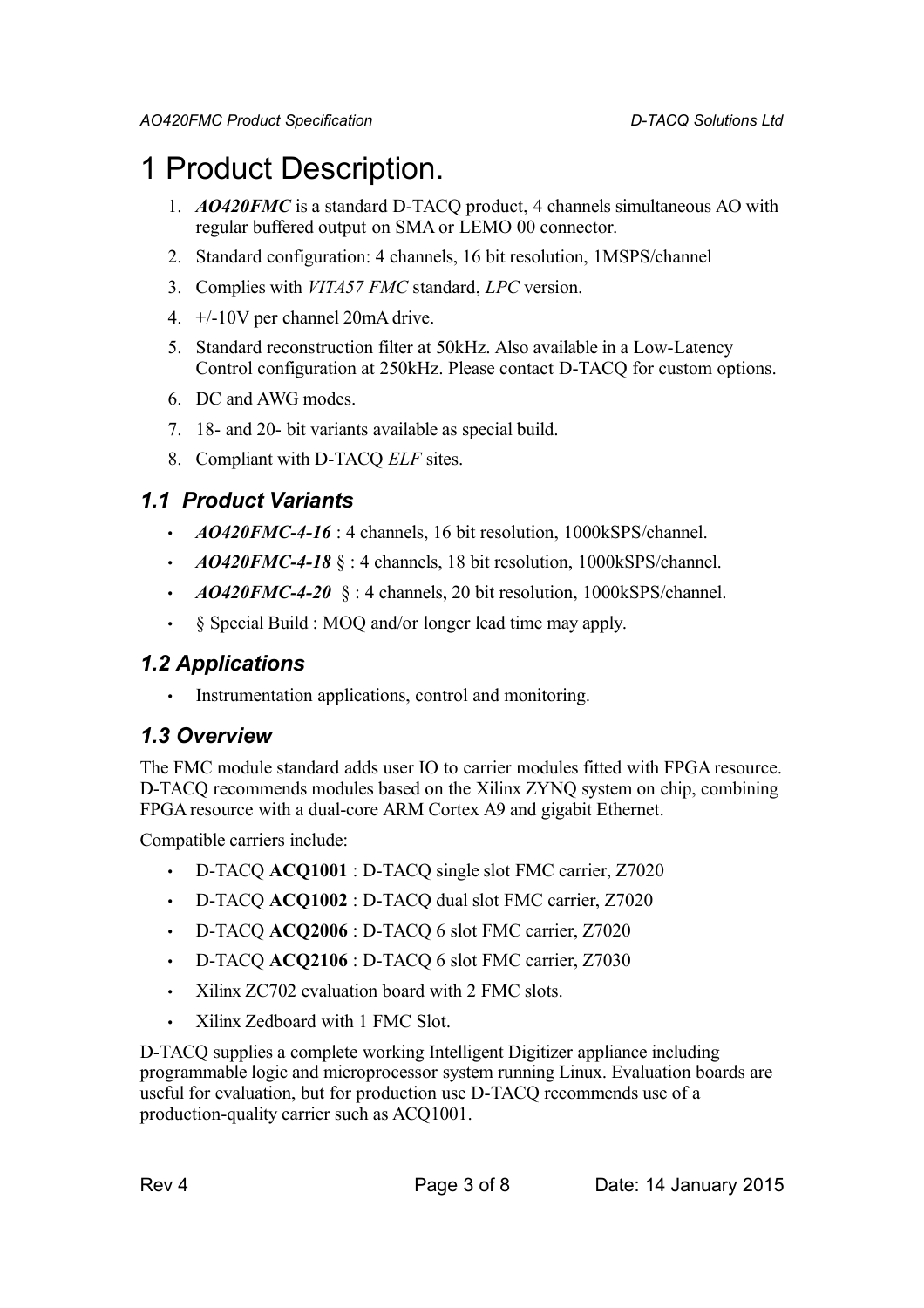#### <span id="page-3-0"></span>*1.4 Glossary*

- *FMC*: [VITA57 FPGA Mezzanine Card.](http://www.vita.com/fmc.html)
- [Xilinx ZYNQ Soc](http://www.xilinx.com/products/silicon-devices/soc/zynq-7000/index.htm)
- *FPGA* : Field Programmable Gate Array.
- *LPC* : *FMC* Low pin count wiring standard.
- *ULPC*: *FMC* Ultra low pin count (D-TACQ).
- Extended, ELF : *FMC* Extended size module (D-TACQ).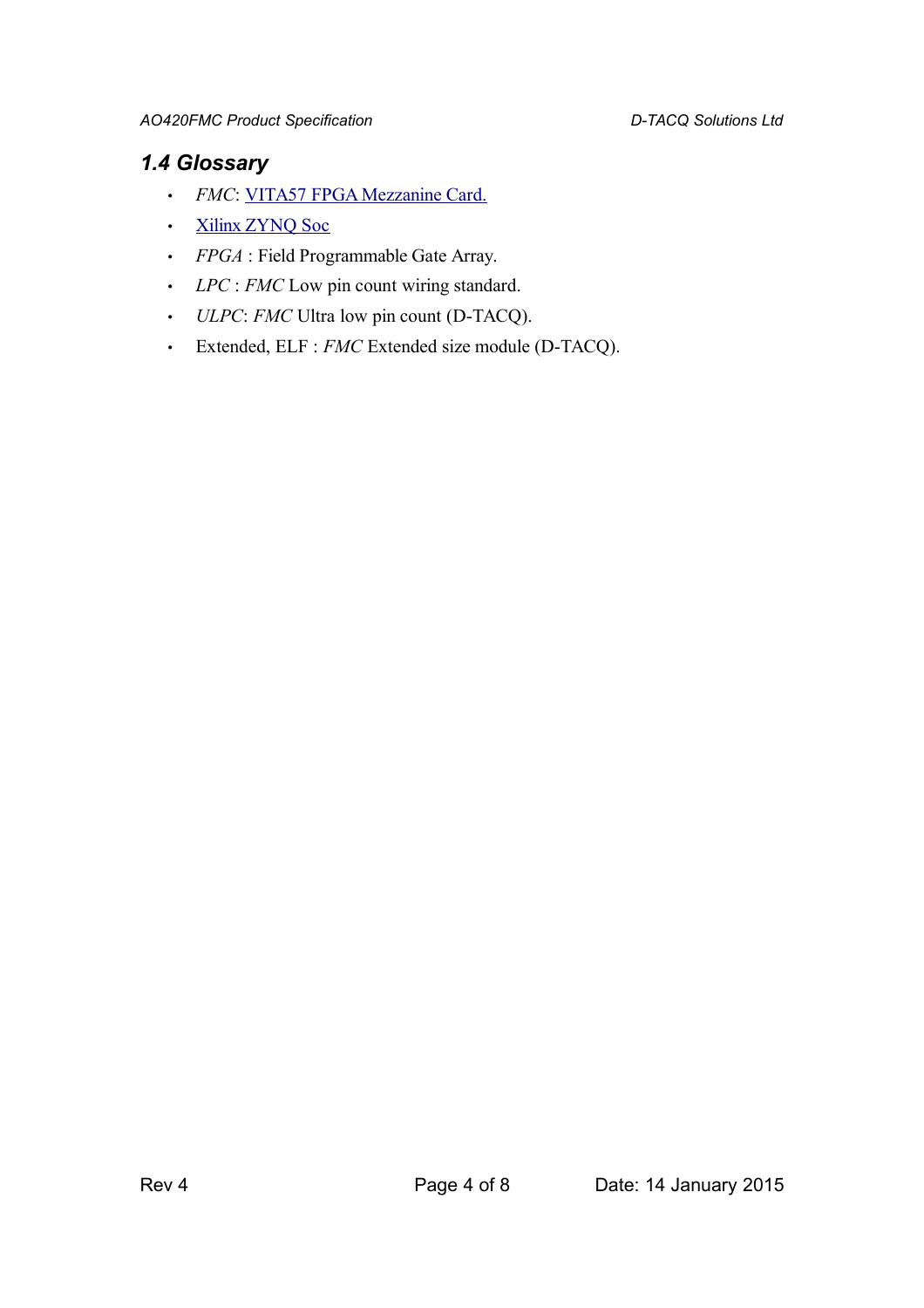*AO420FMC Product Specification D-TACQ Solutions Ltd*

# <span id="page-4-2"></span>2 Physical

### <span id="page-4-1"></span>*2.1 AO420FMC*



- Single FMC Form Factor.
- Single SMA or LEMO per channel output
- Front panel CLK input (optional), or use internal clock on D-TACQ FMC Carriers.

### <span id="page-4-0"></span>*2.2 Appearance*

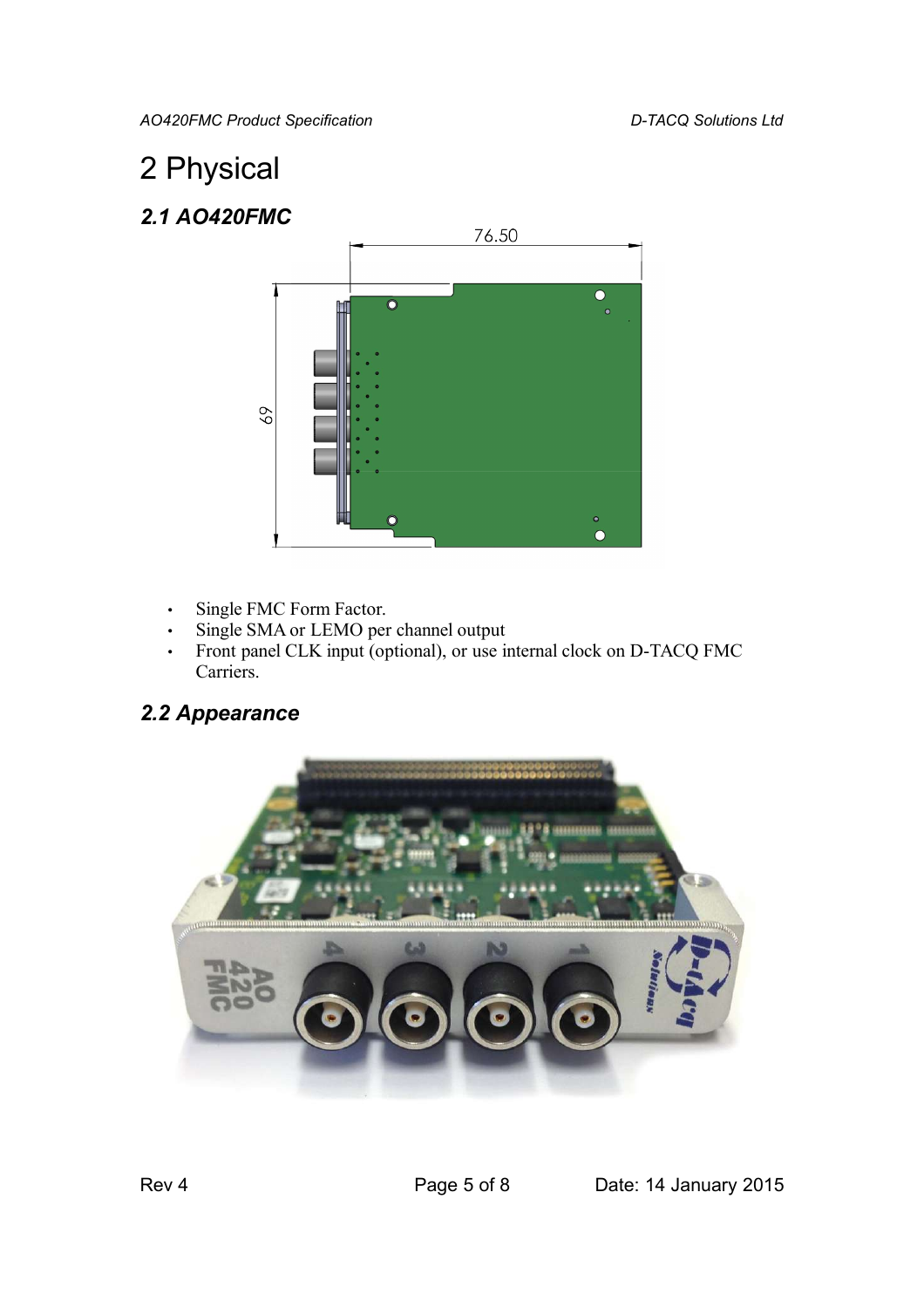### <span id="page-5-1"></span>3 Front Panel Connectors

Floating SMA or Single Pin Lemo (SPL) for each channel.

Optional CLK input on SPL. Internal CLK available on D-TACQ FMC Carriers.

## <span id="page-5-0"></span>4 AO420FMC Electrical Specification

| #              | Parameter              | Value                                    |
|----------------|------------------------|------------------------------------------|
| $\mathbf{1}$   | Number of Channels     | 4                                        |
| $\overline{2}$ | Sample Rate            | Up to 1000 kHz,                          |
|                |                        | per channel simultaneous                 |
| 3              | Resolution             | 16 bits [18 bit]                         |
| 4              | Coupling               | DC, Single-ended Output                  |
| 5              | Maximum output current | 20mA                                     |
| 6              | Output Voltage Range   | $±10$ V                                  |
| 7              | Output Impedance       | $33\Omega$                               |
| 8              | Offset Error           | 0.01% FS with numerical<br>calibration   |
| 9              | Gain Error             | 0.01% FS with numerical<br>calibration   |
| 1 <sub>0</sub> | INL                    | ±2 LSB                                   |
| 11             | <b>DNL</b>             | $±1$ LSB                                 |
| 12             | THD                    | 92 dB                                    |
| 13             | SINAD                  | 89 dBc                                   |
| 14             | SFDR                   | 95 dBc                                   |
| 15             | SNR                    | 90 dB                                    |
| 16             | Full Power BW          | 50kHz Standard [250kHz, 5kHz<br>Options] |
|                | Crosstalk              | <95 dB @ 1 kHz FS                        |
|                | Temperature Stability  | $<$ 25 ppm/C                             |
|                |                        |                                          |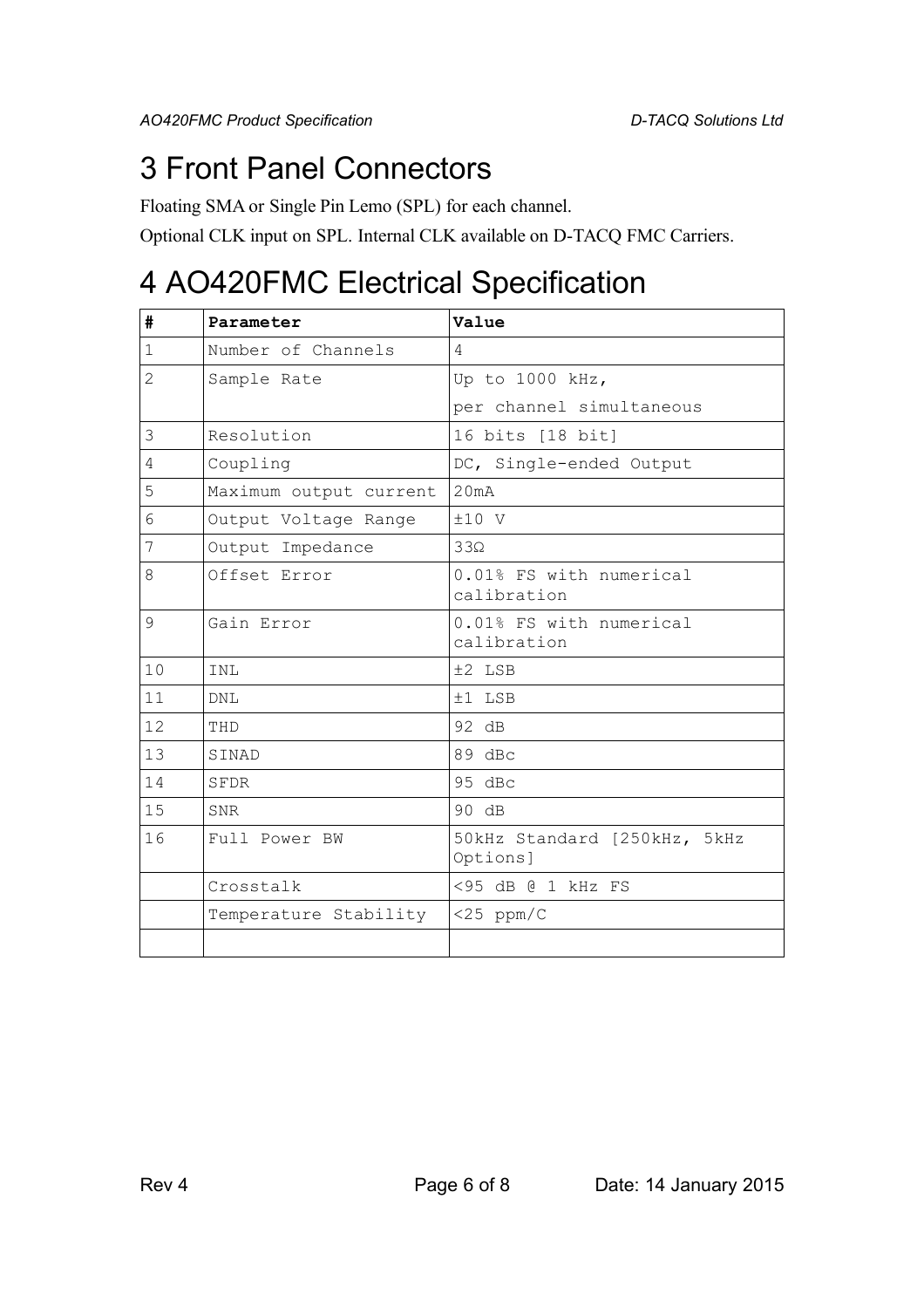*AO420FMC Product Specification D-TACQ Solutions Ltd*

# <span id="page-6-0"></span>5 AO420FMC Specification

| # | Parameter     | Value                                                          |
|---|---------------|----------------------------------------------------------------|
|   | Form Factor   | Standard FMC                                                   |
|   | Power source  | External DC 12V (OV output), 220mA<br>External DC 3.3V, 100 mA |
|   | Environmental | 0°C-50°C Operational<br>-10°C-85°C Non-Operational             |
| 4 | FMC Socket    | Standard FMC, Low Pin Count LPC                                |
| 5 |               | Digital Signal IO CLK, TRG inputs 5V TTL                       |